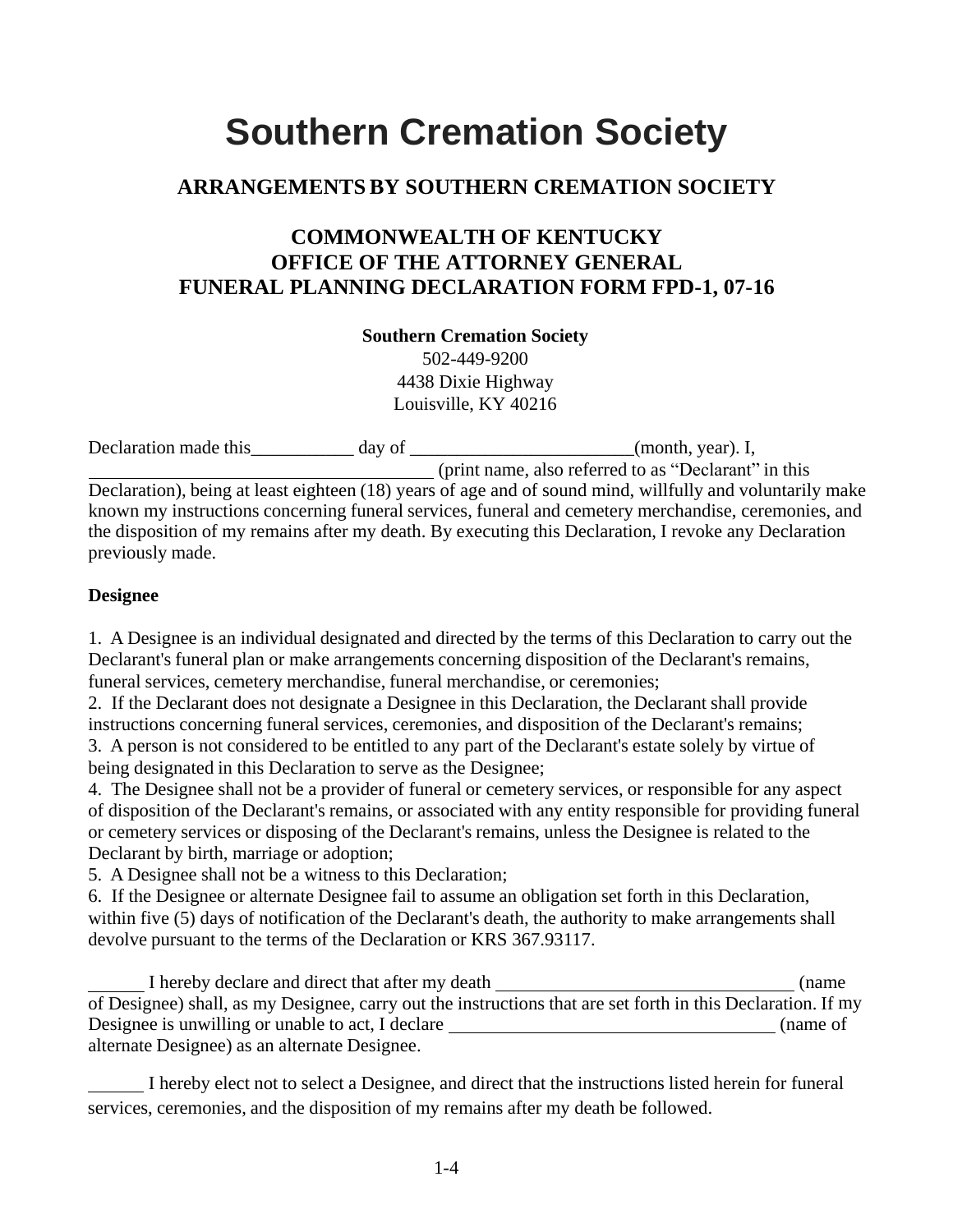#### **Instructions Concerning Funeral Services, Funeral and Cemetery Merchandise, Ceremonies, and the Disposition of My Remains After My Death.**

I hereby declare and direct that after my death the following actions be taken (indicate your choice by initialing or making you mark before signing the declaration):

#### **(1) My body shall be (select one):**

(A) Buried. I direct that my body be buried at .

(B) Cremated. I direct that my cremated remains be disposed of as follows, or if no method of disposition is selected then I leave the decision to my Designee:

Placing them in a grave, crypt, or niche at

or if left blank then at a location to be selected by my Designee;

Scattering them in a scattering area; or

On private property with the consent of the owner.

(C) Entombed. I direct that my body be entombed at .

(D) Donated. I direct that my body be donated as an anatomical gift pursuant to KRS 311.1911, et. seq. (Do not select if donation has been selected by another method).

(E) I intentionally make no decision concerning the disposition of my body, leaving the decision to my Designee.

### **(2) My arrangements shall be made as follows:**

(A) I direct that funeral services be obtained from (if left blank then my Designee will decide):

(B) I direct that the following funeral services and ceremonial arrangements be made:

(C)  $\Box$  I direct the selection of a grave memorial, monument or marker that:

(D) I direct that the following funeral and cemetery merchandise and other property be selected for the disposition of my remains, my funeral or other ceremonial arrangements: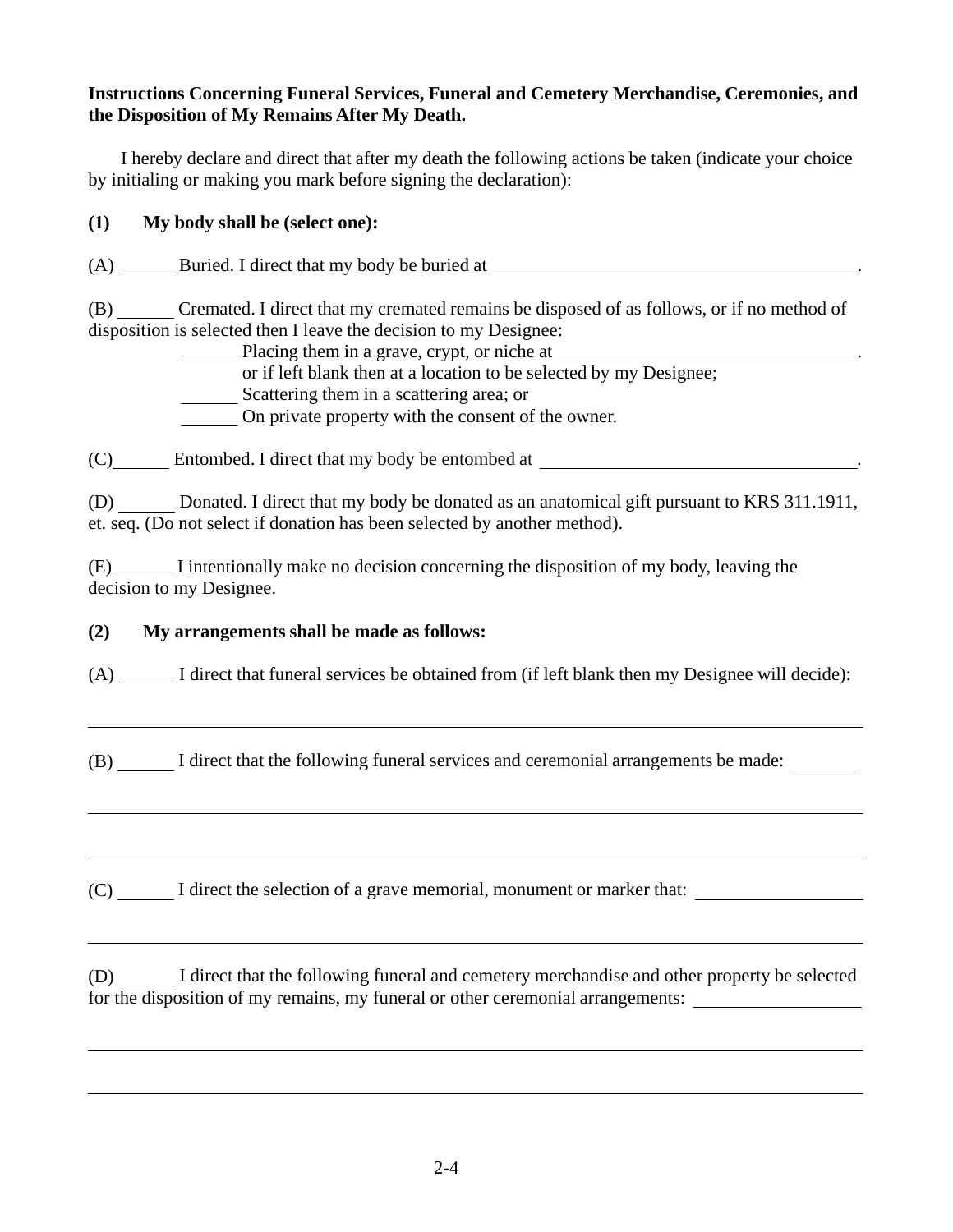(E) I direct my Designee make all arrangements concerning ceremonies and other funeral or burial services.

#### **(3) In addition to the instructions listed above, I request the following:**

#### **(4) I direct my Designee to make alternate arrangements to the best of the Designee's ability if it is impossible to make an arrangement specified herein because:**

(A) A funeral home or other service or merchandise provider is out of business, impossible to locate, or otherwise unable to provide the specified service; or

(B) The specified arrangement is impossible, illegal, or exceeds the funds available or is inconsistent with the terms of the pre-arranged funeral or cemetery contract.

It is my intention that this Declaration be honored by my family and others as the final expression of my intentions concerning my funeral and the disposition of my body after my death. I understand the full import of this Declaration.

#### **Signatures**

#### **Declarant, or another person in the Declarant's presence and the Declarant's direction**

| $\sim$ $\cdot$<br>י ר<br>້ | $\ddotsc$<br>╼<br>. |
|----------------------------|---------------------|
|                            |                     |

Declarant's City, County, and State of Residence:

Print name of person who signed at Declarant's direction (if applicable):

#### **Witnesses**

I believe the Declarant to be of sound mind and willfully and voluntarily executed the Declaration. I did not sign the Declaration on behalf of and at the direction of the Declarant. I am not a parent, spouse, child, or Designee of the Declarant. I am not entitled to any part of the Declarant's estate. The Declarant, or the person signing at the direction of the Declarant, signed the Declaration in my presence. I am competent and at least eighteen (18) years of age.

| Witness Signature | Witness Signature |  |  |  |
|-------------------|-------------------|--|--|--|
| Printed Name      | Printed Name      |  |  |  |
| Relationship      | Relationship      |  |  |  |
| Date              | Date              |  |  |  |